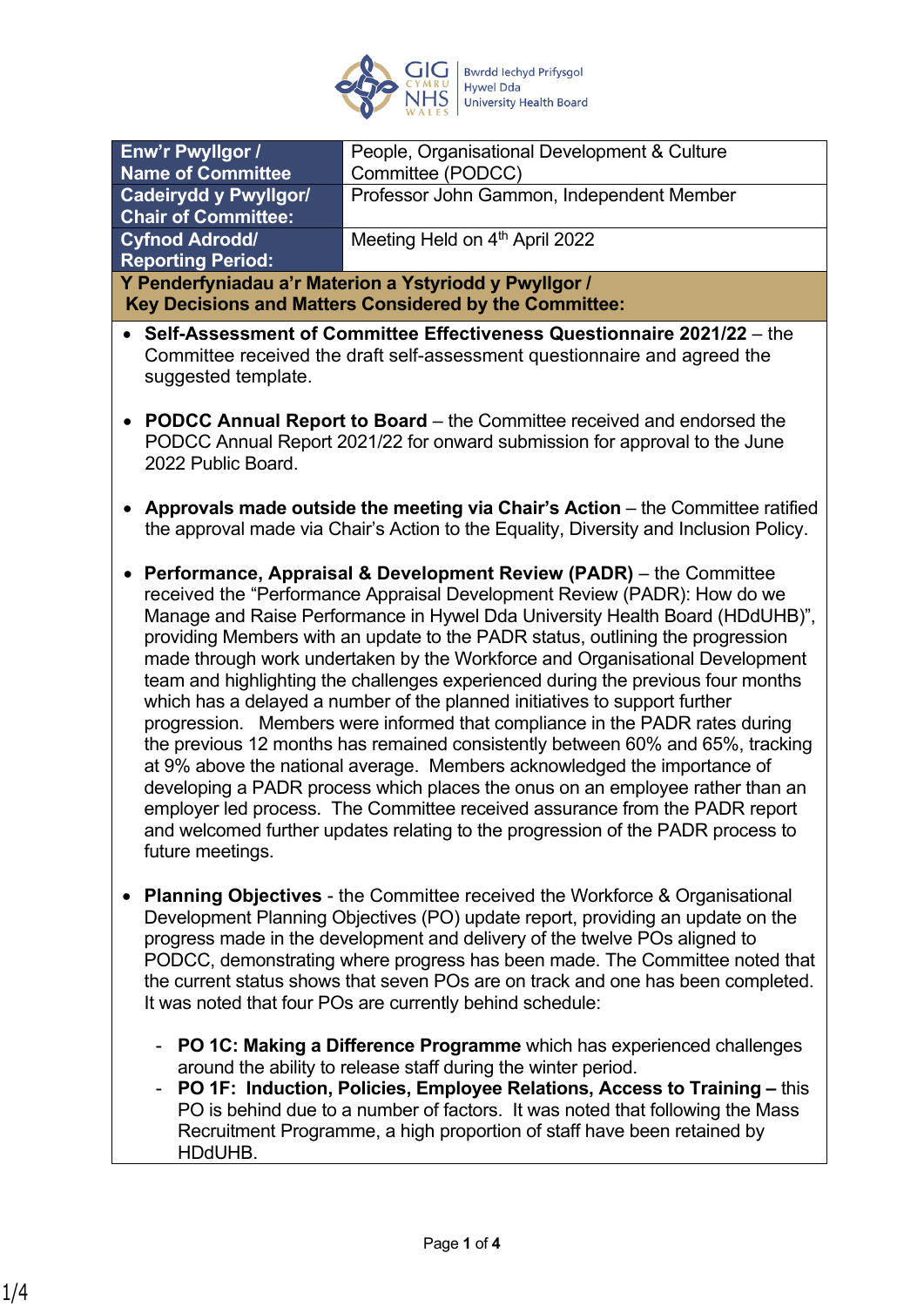- **PO 2D: Clinical Education Plan** an Education and Workforce forum is due to be implemented which will ensure that both the workforce plan and the educational requirements are addressed.
- **PO 2G: Careers Workforce Programme** Progress is being made with the next tranche of the Apprenticeship Programme which is currently out to advert and an Integrated Apprenticeship Programme in conjunction with Pembrokeshire County Council is in the final stages of completion. Members were informed that approximately £800,000 of additional funds has been received from Health Education and Improvement Wales (HEIW) to support the development of healthcare workers and apprenticeship programmes.

The Committee received assurance from the current position in regard to the Workforce and OD Planning Objectives.

- **Workforce Plan incorporating Health Education and Improvement Wales (HEIW) Commissioning Plan** – the Committee received the Workforce Plan incorporating the Health Education and Improvement Wales (HEIW) Commissioning plan which provides a baseline for future staffing requirements, allowing for further refinement and development. The Workforce Plan will form part of HDdUHB's submission for the Integrated Medium Term Plan (IMTP) and will also support the Programme Business Case (PBC) application process. The Committee was informed that the Workforce Planning Model has been adopted as a tool to be used nationally. The Committee received an overview of the workforce position at year 1 and the estimated forecast position at year 10 across six framework elements, noting that the calculations within the report had been compiled through the use of the functional content aligned to the PBC in relation to the proposed new hospital and the configuration of services that will be required. The Committee were advised that 'stay' interviews had been introduced for newly recruited employees to support the strategies currently in place to retain skilled and capable employees within HDdUHB and noted that 104 offers of employment had been issued within HDdUHB, of which 70 have been accepted to date as a result of the International Recruitment Project. The Committee supported the draft Workforce Plan and welcomed the presentation of an update to Members in October 2022.
- **Welsh Language Strategy**  the Committee received a verbal update in relation to the Welsh Language Strategy which identified the opportunity for HDdUHB to take a lead on the Welsh Language Strategy, both in terms of ensuring compliance with the Welsh Language Standards and as a means to build, celebrate and embrace the Welsh language and culture through defining what is valued by local communities, staff and patients. Following a review of the POs, it has been proposed that a Welsh Language and Culture Discovery process (WLCDP) be conducted seeking the views of staff, patients, partners and exemplar organisations, with the aim of presentation at Board in March 2023 for implementation in April 2023. The Committee will be presented with the remit for the WLCDP in June 2022, with a proposed launch at the National Eisteddfod in Tregaron in July/August 2022. The Committee supported the proposal for the WLCDP.
- **Performance Assurance & Workforce Metrics**  the Committee received the Performance Assurance & Workforce Metrics report, providing an update on workforce metrics as well as Key performance indicators (KPIs) offering assurance of delivery against objectives and targets which will allow the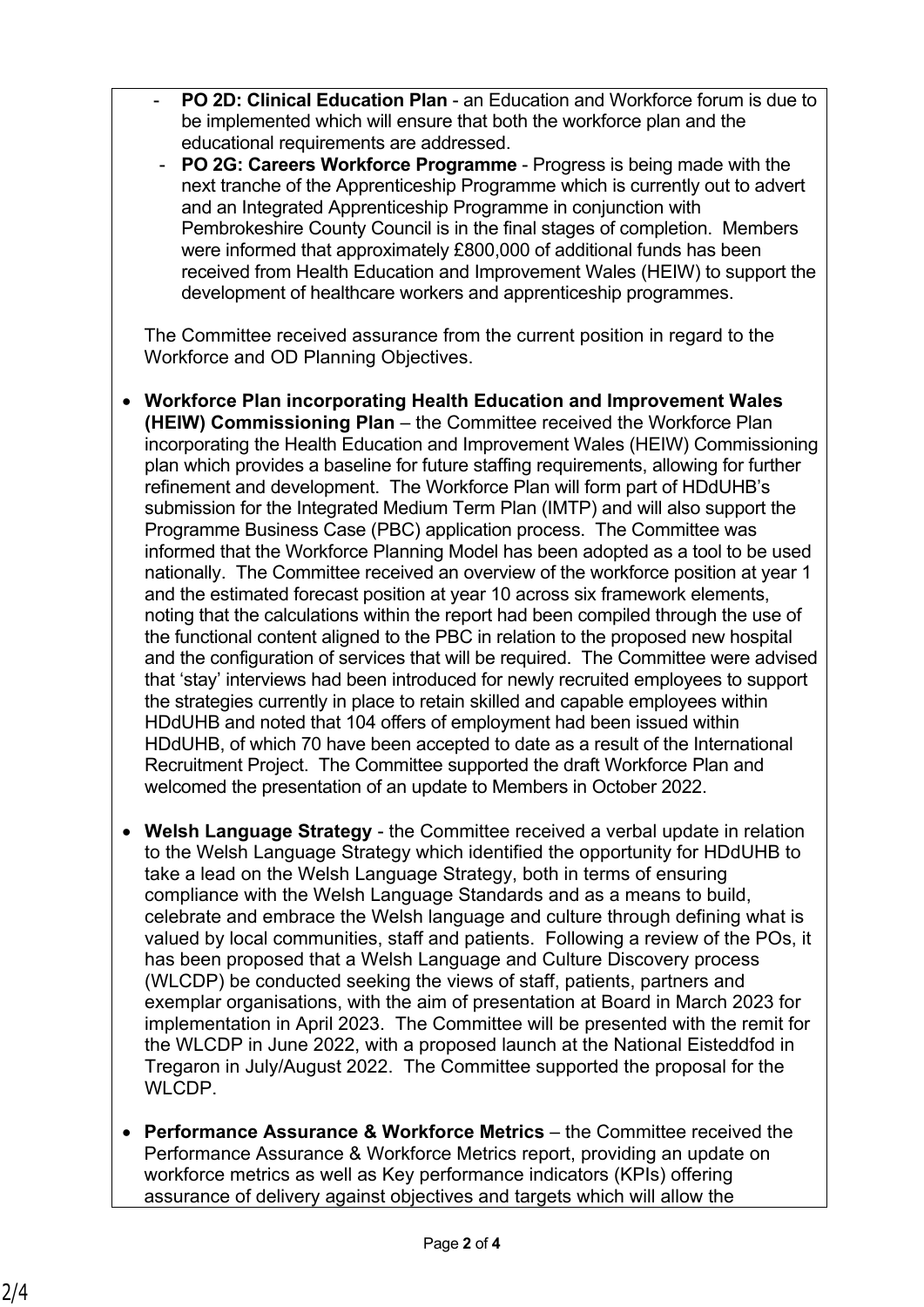Committee to assess the alignment between the key performance indicators and the intentions as detailed in the 10-year Workforce & OD Strategy. The Committee commented on the simplicity of the reporting structure which enables a clear and concise understanding and interpretation of current and future performance and noted the scope for enhancement in some areas of the qualitative statements, acknowledging work is ongoing to identify areas for improvement, utilising NHS Wales Benchmarking data where available. The Committee recognised the factors around increased agency spending, referencing the Workforce Efficiency Plan, and welcomed the presentation of a report to the Committee in June 2022 to provide a trajectory of the work being undertaken to address the challenge of agency pay. The Committee received assurance from the Workforce Performance and Assurance Metrics Report.

- **Employment Policies Review Update Report** the Committee received the Employment Policies Review Update and were requested to consider an extension to the review dates of 45 policies identified within the report until 31<sup>st</sup> March 2023, with an initial three policies; Retirement, Overpayments and Enhanced Sick Pay Provision, proposed for submission to the Committee by June 2022. Members were informed that this extension would enable the All-Wales review to be completed and rolled out and would also allow sufficient time to research and implement a revised local policy or adapt an existing policy into core principles, guidance and/or flow charts. Members were informed that each Policy had been allocated a Priority Grouping, Priority Group 1 being of highest priority. The Committee considered and approved the extension to the review dates of the employment policies identified within the Employment Policies Review Update Report.
- **Research & Innovation Sub Committee Report**  the Committee received the Research & Innovation Sub Committee Report and welcomed the opening of the new Research Facilities within Glangwili General Hospital, which should provide excellent opportunities for both staff and patients to be involved in clinical studies. The challenges experienced in obtaining research facilities in both Bronglais General Hospital and Withybush General Hospital were, however, acknowledged. The Committee noted changes to the sub-groups within the Sub Committee's Terms of Reference and the proposed change to the frequency of meetings from bi-monthly to quarterly. The Committee acknowledged the significant work undertaken by Ms Caroline Williams, Head of Research and Development, in raising the profile of Research and wished her well in her retirement.
- **Research & Innovation Sub Committee (R&ISC) Report Annual report 2021/22** - the Committee received and endorsed the R&ISC Annual Report 2021/22 and the Terms of Reference.
- **Outcome of Advisory Appointment Committee** the Committee received the Advisory Appointment Committee (AAC) report, providing an update on the outcome of the AACs held between 21<sup>st</sup> January 2022 and 20<sup>th</sup> March 2022 and approved the appointment of Dr Nadia Randazzo to the post of Consultant Ophthalmologist. In order to further assist the recruitment process, Members requested background information relating to the reasons for the withdrawal of AAC candidates from the recruitment process; information outlining this will be presented to members in June 2022.